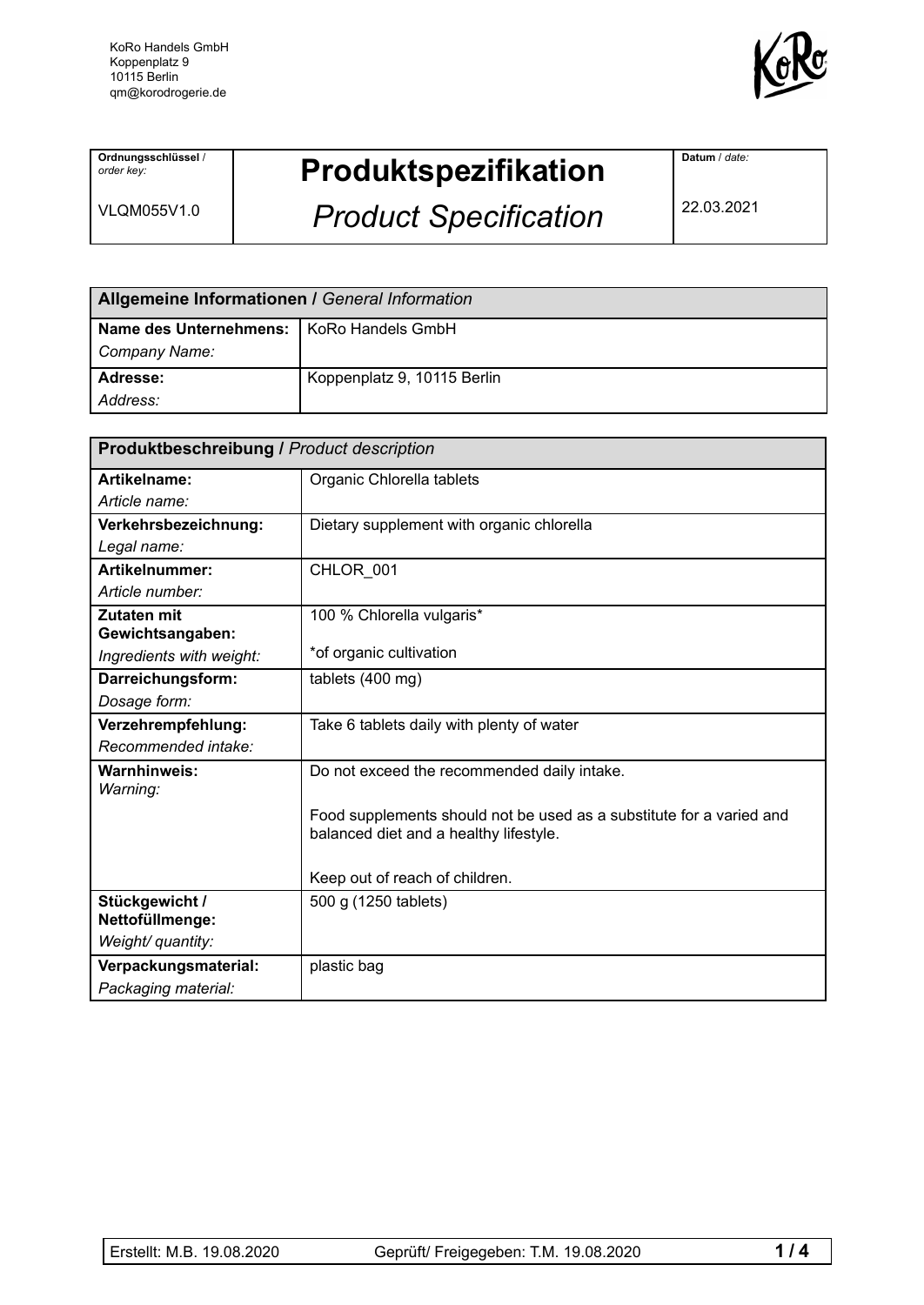

| Produktbeschreibung / Product description                      |                                                                                                                                                         |  |
|----------------------------------------------------------------|---------------------------------------------------------------------------------------------------------------------------------------------------------|--|
| <b>Besondere</b><br>Eigenschaften:<br>Special characteristics: | x bio /organic (Öko-Kontrollstelle / organic control body: DE-ÖKO-005)<br>$\Box$ fairtrade / fairtrade<br>x vegan / vegan<br>x vegetarisch / vegetarian |  |
|                                                                | $\Box$ glutenfrei / glutenfree<br>□ laktosefrei / lactose-free<br>$\Box$ koscher / kosher<br>$\Box$ halal / halal<br>$\Box$ andere / others:            |  |

| Sensorische Beschreibung / Sensorical description |         |  |
|---------------------------------------------------|---------|--|
| <b>Aussehen / Farbe:</b>                          | green   |  |
| Appearance / Colour:                              |         |  |
| Geschmack:                                        | typical |  |
| Flavour:                                          |         |  |
| Geruch:                                           | typical |  |
| Odour:                                            |         |  |
| Konsistenz:                                       | tablets |  |
| Texture:                                          |         |  |

| Charakteristische Inhaltsstoffe pro Tagesdosis I Characteristic ingredients per daily portion: |                              |       |  |
|------------------------------------------------------------------------------------------------|------------------------------|-------|--|
| Inhaltsstoff / ingredient                                                                      | <b>Menge / Quantity</b><br>% |       |  |
|                                                                                                | $in$ $mg$                    | NRV*  |  |
| <b>Chlorella vulgaris</b>                                                                      | 2400                         | $***$ |  |
|                                                                                                |                              |       |  |
|                                                                                                |                              |       |  |
|                                                                                                |                              |       |  |
|                                                                                                |                              |       |  |

**\*% der Referenzmenge (NRV), gemäß VO (EU) Nr. 1169/2011**

*\*% of reference quantity (NRV), according to regulation (EU) Nr. 1169/2011*

*\*\** **Kein Referenzwert bekannt**

*\*\* no reference value known*

| Lagerung und Haltbarkeit / Storage and Shelf Life |                    |  |
|---------------------------------------------------|--------------------|--|
| Optimale                                          | cool, dark and dry |  |
| Lagerungsbedingungen:                             |                    |  |
| Storage recommendations:                          |                    |  |
| <b>Mindesthaltbarkeit:</b>                        | 24 months          |  |
| Expected shelf life:                              |                    |  |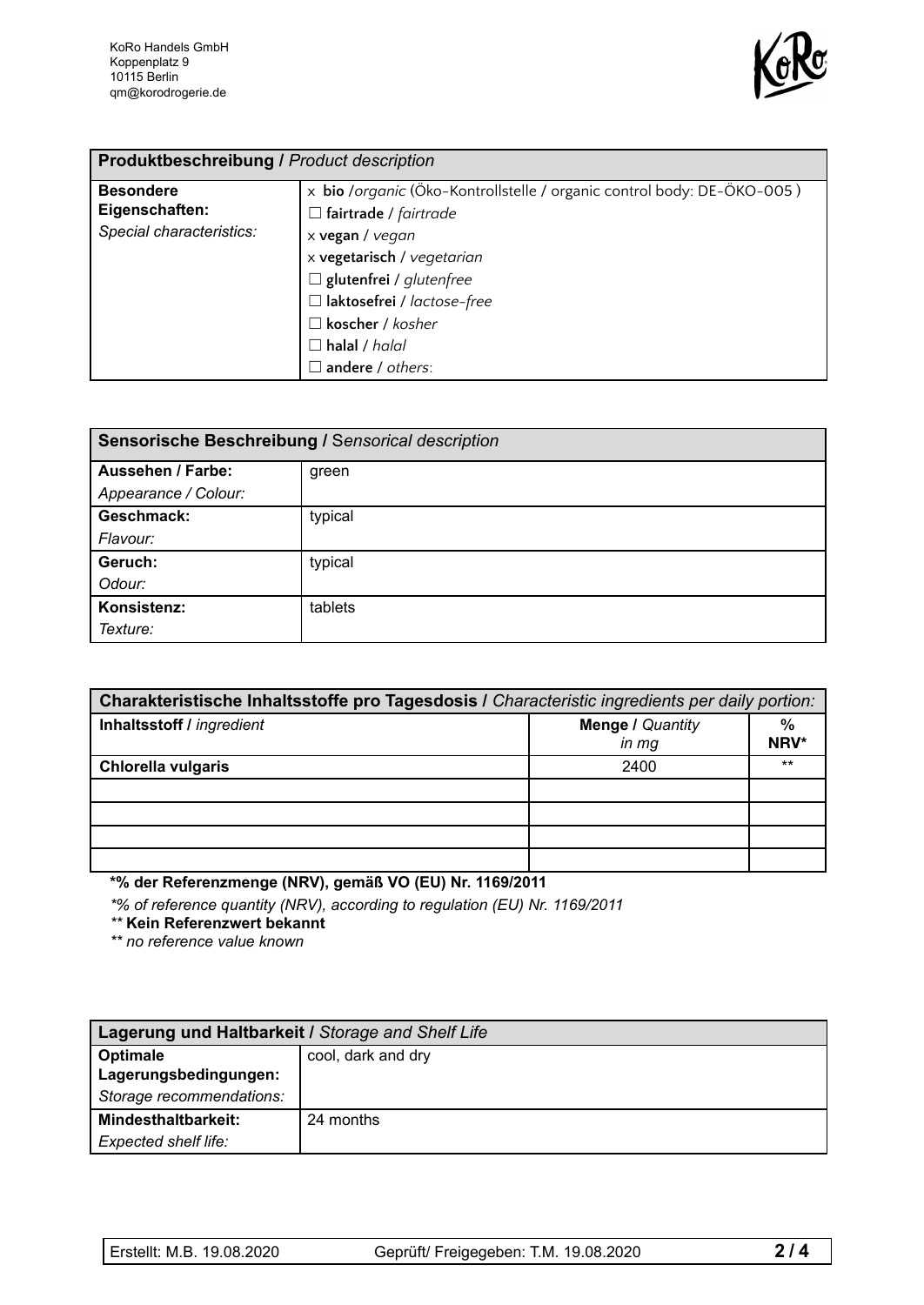

## **Allergenkennzeichnung gemäß (EU) Nr. 1169/2011 /**

*Allergen Declaration according to regulation (EU) No. 1169/2011*

**Legende:** *Key*

- *a.* **Allergen ist in der Rezeptur enthalten /** *Allergen contained in recipe*
- *b.* **Risiko der Kreuzkontamination ist möglich /** *Possible risk of cross contamination*
- *c.* **Allergen ist im Produkt nicht enthalten/** *Allergen not contained in product*

|                                                     | a | b | C |
|-----------------------------------------------------|---|---|---|
| Glutenhaltiges Getreide / gluten-containing cereals |   |   | X |
| Krustentiere / Crustaceans:                         |   |   | X |
| Ei / Egg                                            |   |   | X |
| Fisch / Fish                                        |   |   | X |
| Soja / Soy                                          |   |   | X |
| Milch (Laktose) / Milk (lactose)                    |   |   | X |
| Erdnüsse / Peanuts                                  |   |   | X |
| Andere Schalenfrüchte* / Other edible nuts*         |   |   | X |
| Sellerie / Celery                                   |   |   | X |
| <b>Senf / Mustard</b>                               |   |   | X |
| Sesam / Sesame                                      |   |   | X |
| Schwefeldioxid und Sulphite / Sulphur dioxide       |   | X |   |
| Lupinen / Lupin                                     |   |   | X |
| <b>Weichtiere / Molluscs</b>                        |   |   | x |

**\* Mandeln /** *Almonds***, Haselnüsse /** *Hazelnuts***, Walnüsse /** *Walnuts***, Cashewnüsse /** *Cashews***, Pecannüsse,** *Pecans,* **Paranüsse /** *Brazil nuts***, Pistazien /** *Pistachios***, Macadamianüsse /** *Macadamia nuts*

| Mikrobiologie / Microbiological Parameters: |          |           |  |
|---------------------------------------------|----------|-----------|--|
|                                             | Ja / Yes | Nein / No |  |
| Mikrobiologische Analyse durchgeführt /     | x        |           |  |
| Microbiological analysis performed          |          |           |  |